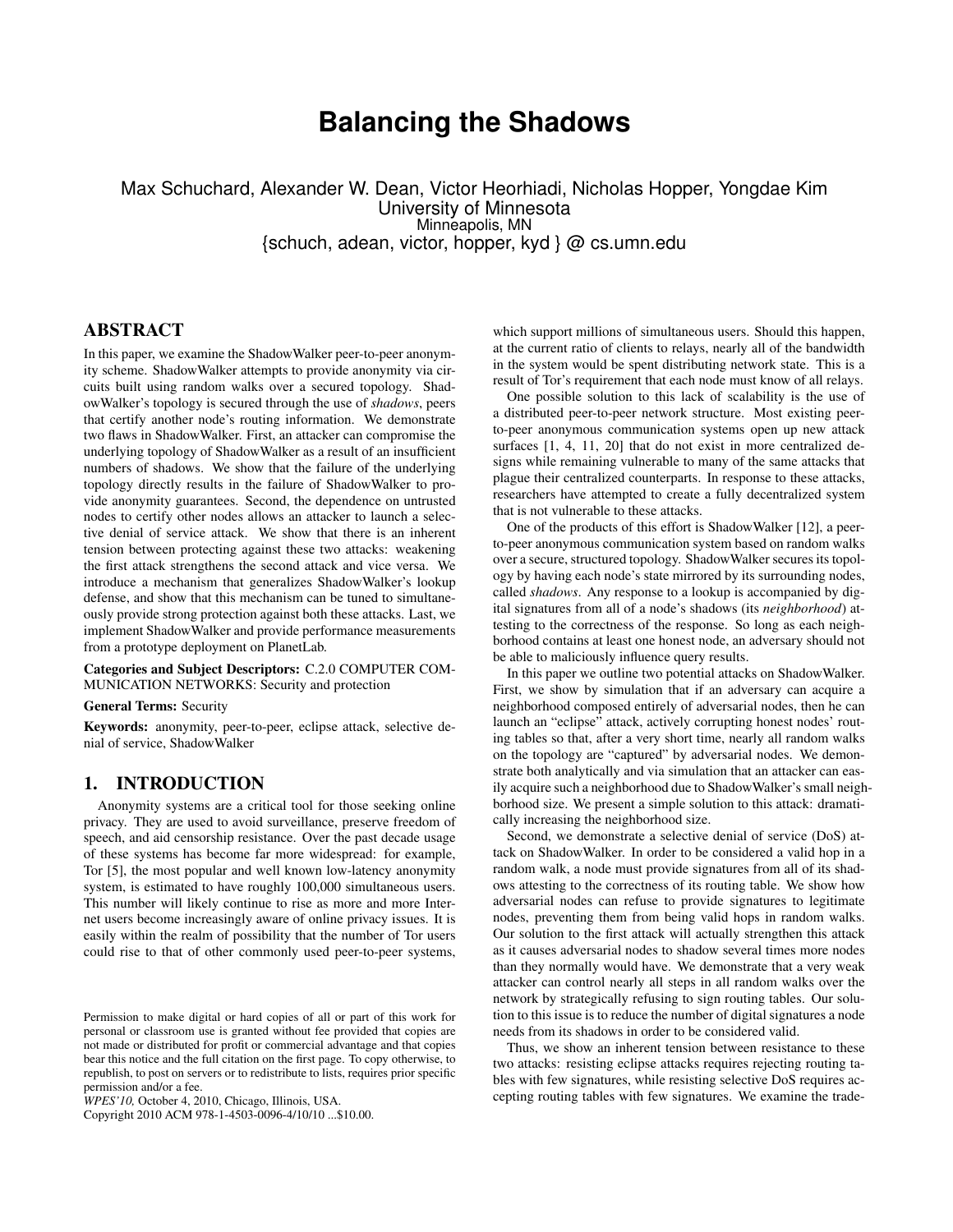off between these parameters and show that they can be tuned to simultaneously make both attacks unlikely, at the cost of dramatically increasing the cryptographic and communication overhead.

To evaluate the overhead incurred by our solution, we construct the first working prototype of ShadowWalker. We discuss several techniques that are required to translate the protocol into a functioning system and demonstrate that a ShadowWalker network using neighborhood sizes we recommend is functional. We deploy our implementation across PlanetLab and measure time requirements for topology maintenance and random walks for circuit construction.

# 2. BACKGROUND

## 2.1 Anonymity Systems

Anonymity systems are designed to create unlinkability between two communicating parties. They achieve this goal by mixing together the traffic of a large collection of users, an idea first proposed by Chaum [3]. While an adversary will know that a party is communicating with *someone*, he will, hopefully, not be able to determine who that someone is, beyond a member of a large set.

Modern low-latency systems achieve mixing by forwarding traffic from multiple simultaneous users through several relays. As an example, consider the operation of Tor [5]. Each Tor user acquires a list of all relays in Tor once every hour. Using this list, a Tor client builds a virtual circuit, commonly consisting of three relays. Traffic proceeds to flow from the user to the first relay – the *entry node* – and from there through each other relay in the circuit, until it reaches the last relay – the *exit node*. At this point traffic is forwarded to the actual destination. Return traffic takes the same path in reverse, entering Tor at the exit node and reaching the user via the entry node. This circuit-based system works well; however, it is not without shortcomings. For example, an adversary who controls the first and last hops in a circuit can link the sender and receiver via timing analysis.

If we assume that a user selects relays in an unbiased manner, we can quickly determine what fraction of circuits will be compromised in this manner. If an adversary controls a fraction  $f$  of the network, then the chance of the first hop being an adversary is simply  $f$ . Out of those circuits, a fraction  $f$  will also have an adversarial exit node, leading to a fraction  $f^2$  of all circuits being compromised in this manner. Centralized systems like Tor ensure that relays are selected in an unbiased manner by providing clients with a full view of the network. This full view is costly, though, in terms of bandwidth. In an effort to alleviate this cost, researchers have turned toward peer-to-peer systems as a method of relay discovery.

# 2.2 Peer-to-Peer Anonymous Communication Systems

Early peer-to-peer anonymous communication systems focused on random walks. Examples of these systems include Crowds [15], MorphMix [16], and Tarzan [6]. In these systems, nodes have knowledge about some fraction of the network. Nodes build circuits by conducting a random walk, starting with a node they know, then walking to a neighbor of that node, and repeating this process for some distance.

Later peer-to-peer anonymous communication systems utilized a distributed hash table (DHT) to build circuits. In a DHT, nodes are assigned an ID and a range of values they are responsible for. Nodes have knowledge of only a fraction of the total nodes in the network, stored in their routing tables. When a node attempts to locate the node responsible for a value, it first asks the node it knows

which is closest to the value. This node, in turn, either asks or returns the closest node it knows about. The lookup proceeds until the node owning the value is found. This method of locating nodes requires the maintenance of a far smaller amount of state than would otherwise be needed, in exchange for some number of additional network round trips.

Applying this idea to anonymity systems appears straightforward. A simple example is the behavior of Salsa [13]. In Salsa, relays are assigned an ID and a range of values they own. When a client wishes to build a circuit, it generates a series of random numbers. It then looks up the relay that owns the first value in the series and starts constructing the virtual circuit through that relay. Afterword, it asks the first relay to find the relay that owns the second value and, once found, extends the circuit through this second relay. It proceeds to extend the circuit in this telescoping manner to each value in the list, creating a circuit without global knowledge of the network.

As stated previously, while these peer-to-peer systems do provide a lower overhead, they also open up new attacks. These attacks are made possible in large part by the implicit trust placed in the nodes queried while doing a lookup. Any node that is queried during the lookup is given the opportunity to attempt to tamper with the results of that lookup. Two simple examples are an attacker lying about the result of the lookup, instead reporting the closest colluding node to the value requested; the attacker also may cause any lookup that will not end with a colluding node to fail by dropping the lookup. By performing these attacks, an adversary can influence the number of circuits he compromises. Instead of the case in Section 2.1, where the client is selecting relays with equal probability, the attacker can inflate the chance that his relays are selected, increasing the fraction of compromised circuits above the  $f<sup>2</sup>$  compromised in more centralized systems.

# 2.3 ShadowWalker

ShadowWalker [12] is a peer-to-peer anonymous communication system that retains the DHT used in more recent systems but returns to the earlier idea of random walks to build circuits. In order to avoid the attacks mentioned in Section 2.2, ShadowWalker performs these walks over a secure restricted topology. In ShadowWalker, neighboring nodes vouch for responses to lookups in an attempt to prevent adversarial nodes from capturing those lookups. Vouching nodes, or *shadows*, are selected in a deterministic manner and will provide digital signatures on routing tables used to both maintain DHT routing and perform random walks.

## *2.3.1 Finger Tables and Shadows*

At the lowest level, ShadowWalker's topology is based on a restricted DHT, such as Chord [19] or Koorde [?]. For the remainder of this work, we focus on ShadowWalker deployed over Chord. The ID/value space of Chord is typically pictured as a ring which wraps modulo  $2^{idbits}$ . Nodes are assigned an ID and are responsible for all values they are the *successor* for; those between their ID value (inclusive) and the ID value of the next smallest node, their *predecessor* (exclusive). Routing tables, called *finger tables* in Chord, consist of a number of slots equal to the number of bits in IDs. A node fills its ith slot by searching for the successor of its ID plus  $2^{i-1}$ , its *finger*. Thus, a node is aware of one node half the distance around the Chord ring, one node a quarter the distance, one node an eighth, etc. Unlike DHTs with unrestricted routing tables, such as Kademlia [8] or Pastry [17], there is a "correct" node for each slot of the finger table, an important property used by ShadowWalker. Nodes are responsible for building their finger table when they first join the network, and updating their fin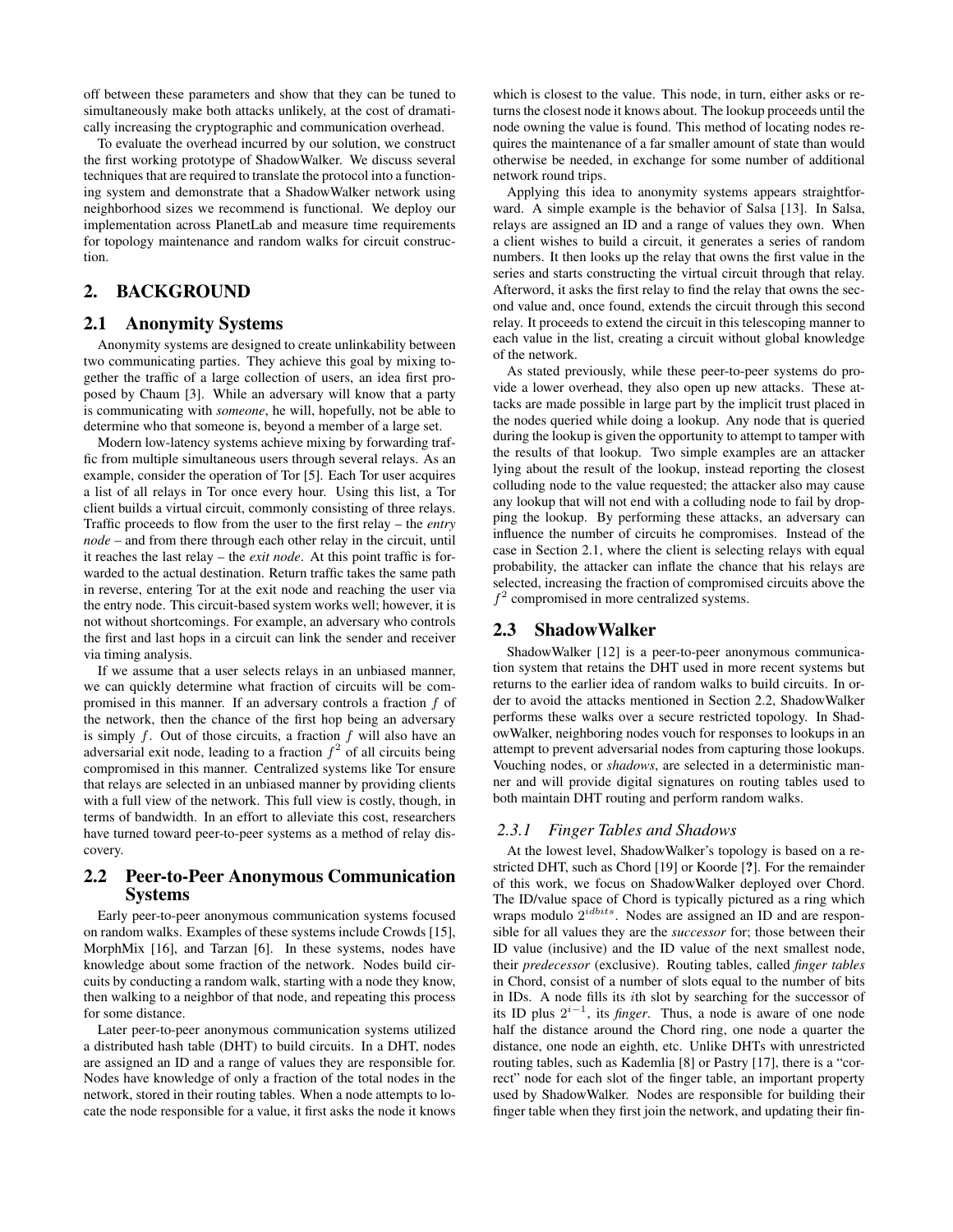ger table at regular intervals, called *stabilization intervals*. Mittal and Borisov [12] suggest that stabilization should occur once every second.

Lookups for the node responsible for a given value proceed as follows. At each step in the lookup, a node first checks if it is responsible for the value itself; if so, it returns itself. It next checks if its successor is responsible for the value; if so, it returns that node. Otherwise, it consults its finger table and returns the furthest node from itself that precedes the value. In this way, the lookup successively steps toward nodes that precede the value by less and less, eventually reaching the direct predecessor of the value, who is aware of the direct successor of the value.

On top of this framework, ShadowWalker uses a redundant structured topology. In ShadowWalker, each node, in addition to its fingers, has a set of shadows. All nodes in the network have  $r$ shadows, composed of the node's  $\lceil r/2 \rceil$  successors and  $\lceil r/2 \rceil$  predecessors. When a node builds or stabilizes its finger table, it must ask its shadows to verify it. Since the finger table is deterministic, the shadows are able to reconstruct the finger table directly with lookups to the correct values. If the shadows agree with the node's version of the finger table, they will provide digital signatures attesting to this fact. These signatures will be used later by the node to prove that it is not providing an incorrect result for a lookup. Additionally, nodes must discover the shadows of their fingers in order to accomplish lookups securely. Lookups are split into two different categories in ShadowWalker: lookups used to maintain finger tables, called *secure lookups*, and lookups used to build circuits, called *circuit construction*.

#### *2.3.2 Secure Lookups*

In order to ensure that adversaries cannot poison routing tables of other nodes as they either attempt to build or maintain them, ShadowWalker insists that every response to a lookup is attested to by some fraction of shadows (a *consensus fraction*). When a node is responding to a query it must also respond with the signatures from its shadows.

In secure lookups, if there is a discrepancy between the finger tables, the authors state the nodes should select the "closest" node. Traditionally this refers to the node closest to the ID being searched for; this actually increases an attacker's ability to capture lookups. We instead interpret closest to be defined as the closest to the querying node, which corresponds to the node closest to theoretical finger slot (i.e. closest to  $ID + 2^{i-1}$ ), in an effort to be more pessimistic toward attack capability. Nodes are aware of the shadows they should expect at each hop in the lookup as they are part of the previous step's finger table; in the case of the first hop, the node comes for the requester's own finger table, which already holds the shadows of each finger.

#### *2.3.3 Circuit Construction*

Circuit construction proceeds in a slightly stricter manner than secure lookups. In order to build a circuit in ShadowWalker a node performs a random walk across the network. The two nodes it reaches at the end of this walk will be the entry and exit nodes of the circuit. In order to perform this random walk a node first selects one of its fingers at random and obtains a copy of its finger table. It then proceeds to select a node at random from that finger table and, via the previous node, ask it for its finger table. This is repeated in a telescoping manner as many times as is needed. Mittal and Borisov [12] show that the random walk should be roughly 6 nodes long, since additional nodes beyond 6 provide only limited increases in security  $1$ .

At each step in the random walk, nodes present not only their finger table, but also the finger tables as built by their shadows, and the signatures on each of those. Unlike secure lookups, disagreement between these finger tables is not tolerated. If a node does not have an agreeing finger table and corresponding signature from *all* of its shadows, the finger table is not accepted and the walk is aborted. This far stronger requirement is done in an effort to ensure that relays are chosen uniformly at random, meaning that it would have roughly the same security properties as Tor.

# 3. THE ECLIPSE ATTACK

# 3.1 The Attack

The secure lookup system provided in ShadowWalker relies on the assumption that adversaries will never obtain a neighborhood of  $r + 1$  adjacent malicious nodes in the Chord ID space, a state we term a *corrupted neighborhood*. If an adversary succeeds in acquiring such a neighborhood, the malicious node with a full set of malicious shadows can return incorrect results for queries. This is made possible by the fact that it can construct any finger table it desires and still provide signatures supporting this table.

With the ability to lie about lookup results from one node, an adversary can launch an attack that attempts to poison the routing tables of other nodes in manner similar to the Eclipse attack proposed by Singh et al. [18]: an attacker provides incorrect responses to lookups in order to place malicious nodes into routing tables in place of honest nodes. This attack is viable in ShadowWalker because each step in the lookup depends on the previous step to provide the correct shadows for the node currently being queried. If a lookup passes through a corrupted neighborhood, the malicious node at its center can capture the lookup, returning another malicious node as the next step. Additionally, since it also reports the next node's shadows, this next malicious node will be able to behave as though it is at the center of a corrupt neighborhood. While the next malicious node in the lookup may actually have a set of shadows that contain legitimate nodes, these legitimate nodes are never considered since they are not reported by the previous node. This will ultimately result in the malicious nodes successfully returning a corrupted result that appears valid.

An adversary in this position can attempt to capture lookups for finger slots of legitimate nodes, increasing the number of finger table entries he controls. However, to capture node  $n$ 's *i*th finger table slot, an adversary must capture the lookups of both  $n$  and its  $r$ shadows. This complication is overcome by the fact that lookups in DHTs tend to converge when they get close to their destination [7]. This results in a slower startup time for this attack, but the creation of subsequent corrupted neighborhoods increases the chance for both a node and its shadows' lookups to be captured.

The attacker can use this attack to increase the number of circuits he compromises. The attacker achieves this in two ways. First, the attacker will dramatically increase the number of finger table slots in legitimate nodes that contain a malicious node, increasing the chance his nodes are selected at random. Second, nodes at the center of corrupt neighborhoods can return finger tables that are filled completely with corrupt nodes at the center of corrupt neighborhoods, ensuring that all subsequent nodes in the circuit will be malicious.

We created a simulator to measure the effectiveness of this attack. The simulator models the behavior of the network from the instant that an attacker acquires a corrupt neighborhood. Malicious nodes actively attempt to corrupt as many finger table slots as possible during the course of the attack. The results of this simulation can be seen in Figures 1 and 2.

<sup>&</sup>lt;sup>1</sup>This was based on an analysis of de Bruijn graphs, not Chord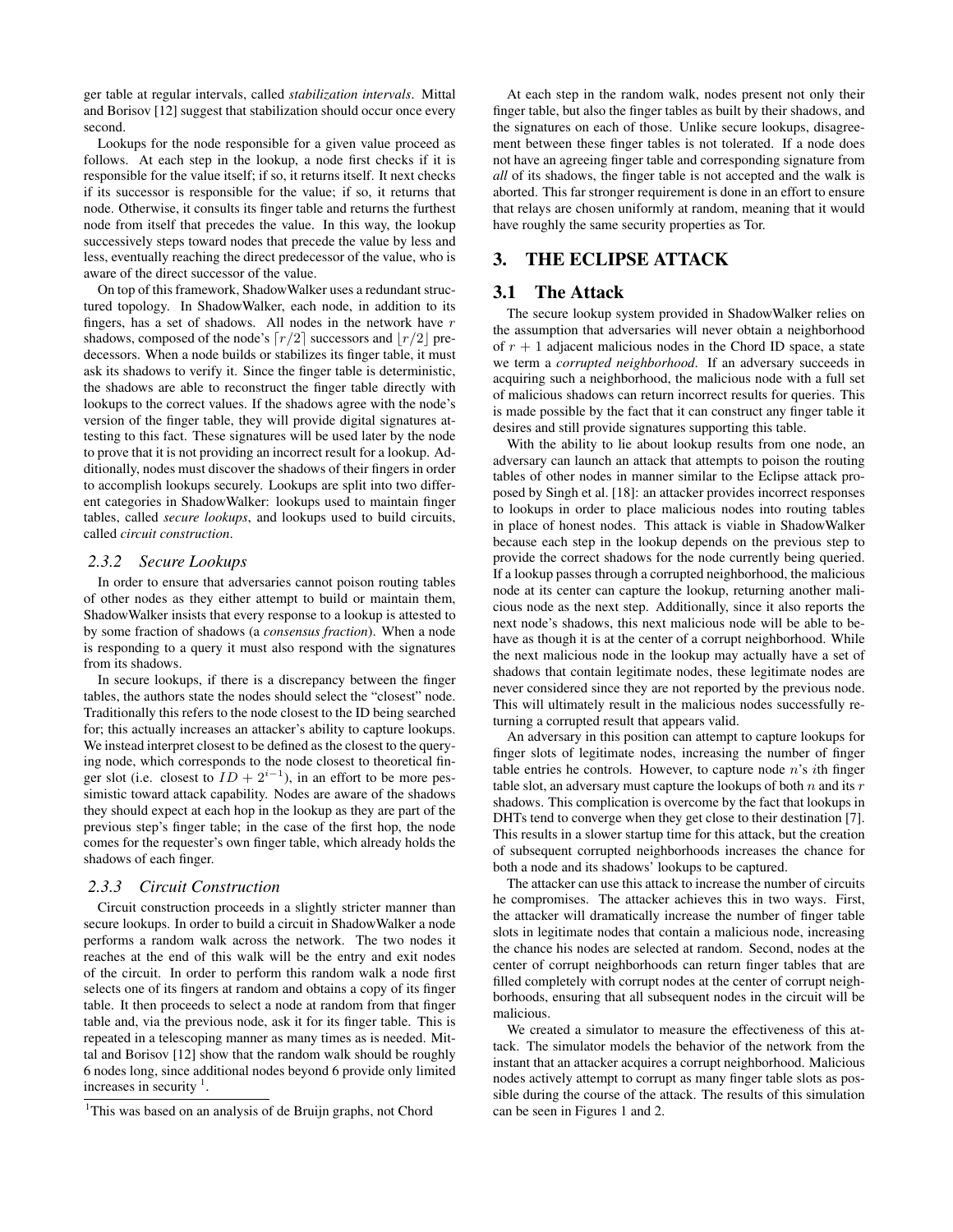

Figure 1: Circuit capture fractions during an eclipse attacks in a network of 1,600 nodes. In all cases the attack starts at time 0, where the attacker is assumed to have a compromised neighborhood. In Figure 1(a) nodes have 2 shadows, in Figure 1(b) they have 3, and in Figure 1(c) they have 4

In our simulation, a randomly distributed network of  $n$  nodes is created with attacker fraction f and one compromised neighborhood. Legitimate nodes churn in and out of the network using an exponential churn model with mean uptime of 30 stabilization intervals. Any time a node rebuilds its finger table, whether when joining the network or when stabilizing, each finger table entry has a chance to be captured by the attacker. A finger table entry is captured if all lookups for the finger are captured by the attacker, after which point any lookup that passes through that entry is also captured. Every completed stabilization interval, a series of circuits constructions is attempted, with the number of circuits captured by the attacker reported in Figure 1. We also report, in Figure 2, the fraction of circuits compromised after 60 stabilization intervals as a function of f.

In all of the eclipse attack simulations, the attacker was able to compromise far greater than  $f^2$  of the circuits constructed. With 2 shadows, an attacker fraction of 0.1 had compromised 83% of circuits after only ten stabilizations, as seen in Figure 1(a). With the suggested stabilization interval of one second [12], the attack has only taken ten seconds from the time a compromised neighborhood was attained by the attacker. Increasing the number of shadows to 4, shown in Figure 1(c), slows the spread of the attack, but it is still highly successful. An attacker fraction of 0.1 has compromised 38% of circuits after 60 stabilizations, and compromises 62% of circuits after 100 stabilizations. Simulations run on larger networks had similar results, as expected since the attack is not dependent on network size.

Of course, in order to launch this attack, an attacker first needs to acquire a corrupted neighborhood. Although an attacker could achieve this by launching a Sybil attack or finding a flaw in ID assignment, we do not consider these cases. Instead, we consider the chance an attacker could acquire one such neighborhood by simply joining a collection of malicious nodes and waiting until they achieve one via nodes churning in and out of the network. The chance that an attacker has to achieve such a neighborhood is directly related to the number of shadows each node has. Mittal and Borisov [12] suggest that a network should either use 2 or 3 shadows; we also consider 4 shadows in our analysis. We generated a simulator to find out how long an attacker would have to wait in networks that use ShadowWalker's shadow sizes. The results can be seen in Figure 3 and Figure 4.

In our simulation, a randomly distributed network was constructed with  $n$  nodes and an attacker fraction  $f$ . Legitimate nodes churned in and out of the network (under an exponential churn model with a



Figure 2: The fraction of circuits captured under an eclipse attack that has been running for 60 stabilization intervals for various attacker sizes. The network size was fixed at 1,600 nodes.

mean uptime of 1.0), and the time taken for a compromised neighborhood to develop was recorded.

In the case of  $r = 2$ , seen in Figures 3(a) and 4(a), the simulated network nearly always starts with at least one compromised neighborhood. Increasing the number of shadows increases the difficulty of attaining a compromised neighborhood, as seen in Figures 3(c) and 4(c). However, even with 4 shadows, a 1,600 node network took a median of less than 3 churn intervals to become compromised with attacker fraction 0.15.

#### 3.2 The Solution

We note that, without an effective mechanism for secure ID assignment, no defense against the eclipse attack can work: once an adversary achieves a corrupt neighborhood he will be able to launch a successful attack. Given such a mechanism, an adversary still has the chance to achieve a corrupt neighborhood via nodes randomly churning, as shown in Figure 5 and Figure 6. To approximate the difficulty of generating an attacker-compromised neighborhood, one may consider the probability of such a neighborhood existing in a randomly distributed network of  $n$  nodes. For an attacker that controls fraction  $f$  of the nodes in the network, the probability that all nodes in one neighborhood are attackers is  $f^{r+1}$ , where  $r$  is the number of shadows per node. Therefore, the prob-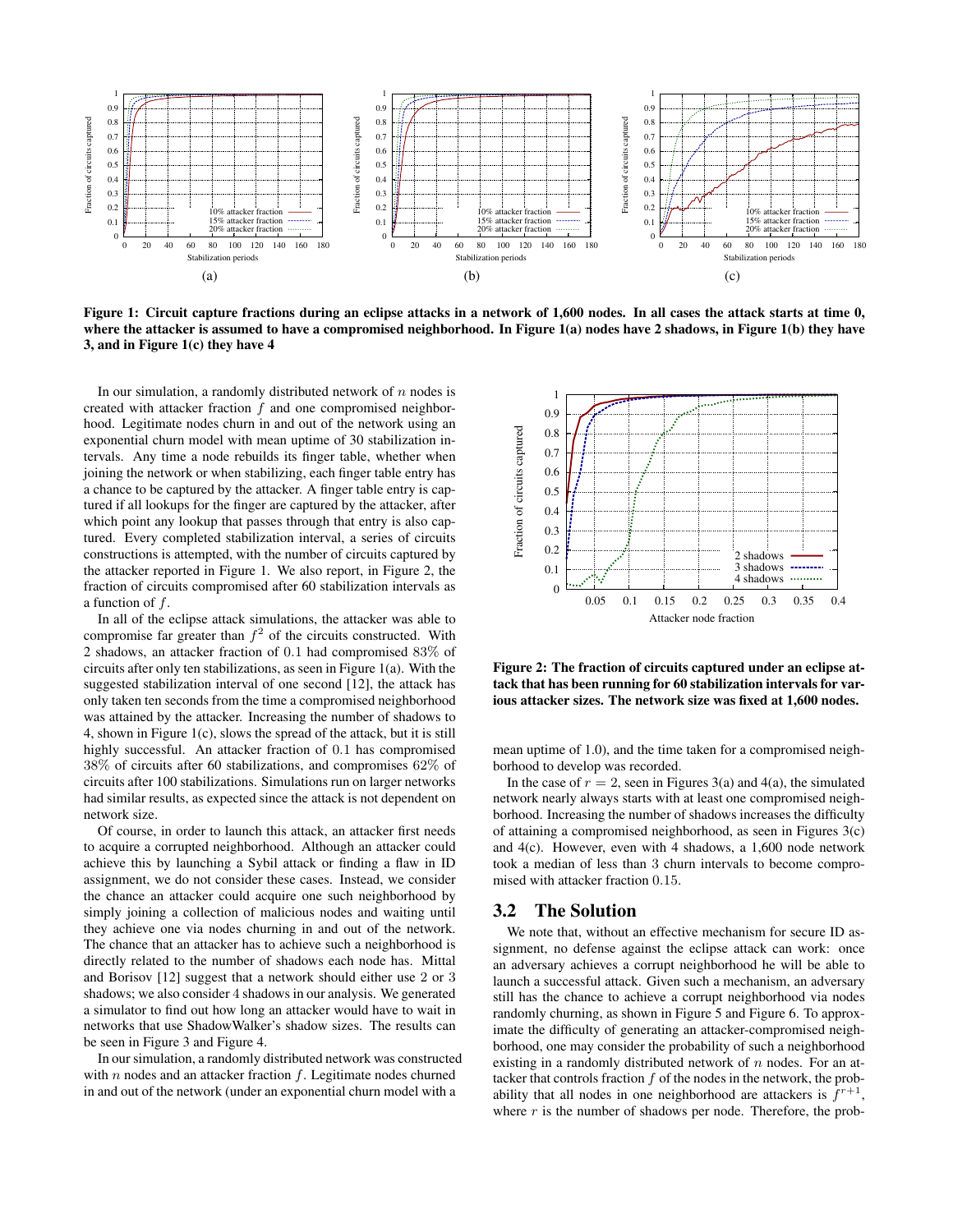

Figure 3: The time (measured with a unit of one mean node uptime) it took an attacker of various strengths to acquire a corrupt neighborhood passively for different neighborhood sizes. The time required is directly tied to node uptime, as node churn is what creates this network state. Network size was fixed at 1,600 nodes, neighborhood sizes are 2 shadows for Figure 3(a), 3 shadows for Figure 3(b), and 4 shadows for Figure 3(c).



Figure 4: The same attack as shown in Figure 3, but launched against a larger network, in this case 15,000 nodes. Unlike the effect of the eclipse attack, acquiring the position needed to launch an eclipse attack is dependent on network size. Neighborhood sizes are 2 shadows for Figure 4(a), 3 shadows for Figure 4(b), and 4 shadows for Figure 4(c).

ability that at least one compromised neighborhood exists within a random network state is  $(1 - (1 - f^{r+1})^n)$ .

An obvious way to reduce this chance is to increase  $r$ , the number of shadows. As seen in Figure 6, with 20 shadows, the probability of a compromised neighborhood within the network only exceeds  $10^{-10}$  when the attacker fraction exceeds 0.2, and neighborhood sizes of 40 or 60 shadows do not exceed a probability of 10<sup>−</sup><sup>10</sup> even with attacker fraction 0.4.

# 4. DENIAL OF SHADOWS ATTACK

#### 4.1 The Attack

The second attack exploits the number of signatures required for a node to participate in circuit construction. The result of a secure lookup is considered valid if a node provides at least one signature. However, during the random walk for circuit construction, nodes must present a full set of signatures. An attacker who wishes to launch attacks on the availability of relays in ShadowWalker need only refuse to provide a node with a matching signature in order to make it non-viable for circuits. ShadowWalker attempts to address this issue by making the shadow relationship symmetric, i.e. if node  $A$  is a shadow for node  $B$ , then node  $B$  is a shadow for node A. In this way, if a node wishes to prevent another node from taking part in circuits, the removed node can reciprocate and remove the attacking node as well.

This defense does not provide any actual protection against this



Figure 5: The probability of a 1,600 node network containing a corrupt neighborhood for various neighborhood sizes. Note that the y-axis is in logarithmic scale.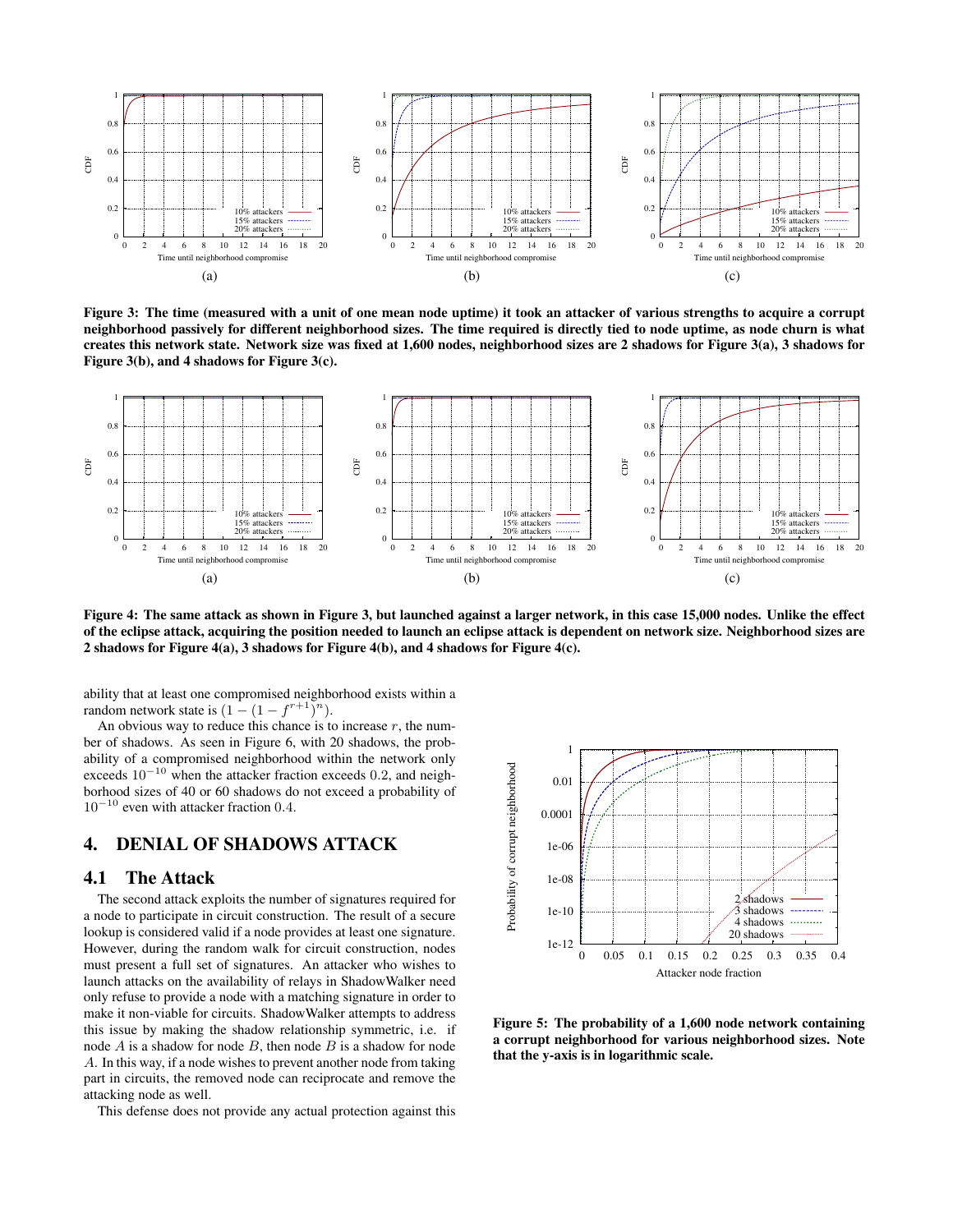

Figure 6: The probability of a 15,000 node network containing a corrupt neighborhood for various neighborhood sizes. Note that the y-axis is in logarithmic scale.

attack for two reasons. First, the attacker benefits from a large force multiplier granted by the number of nodes that each attacking node will shadow. Each node will shadow at least 2 nodes and will have the ability to remove all of these nodes from circuit participation. The fact that this is not a simple  $1:1$  trade means that an attacker who controls a small fraction of nodes will still be able to affect a large portion of the network. The second issue with this defense is that, while the attacking nodes are removed from circuit consideration, they still can participate in routing. This is made possible by the fact that secure lookups do not require a full set of shadows. An attacking node needs to simply ensure that it provides, and consequently receives, a signature from at least one node, and it will still be able to participate in the DHT portion of ShadowWalker.

At the most basic level an attacker can destroy relay availability as a whole. In this case, the attacker simply joins some number of malicious nodes to the network and refuses to provide correct signatures to all but one shadow. These attacking nodes will have sufficient signatures to continue functioning as part of the DHT, but will remove, roughly speaking,  $r - 1$  nodes, each, from circuit consideration.

We implemented a simulator to demonstrate this simple attack. In our simulation, a random network state was generated with the specified attacker fraction and number of nodes. All attackers denied signatures to nodes in their neighborhood, rendering a number of nodes (including those attackers) nonviable with respect to circuit construction. 100,000 circuit constructions were attempted, and the fraction that failed was recorded.

In this simulation, circuits were constructed as described in Section 2.3.3, taking the last two nodes in a six node random walk as the entry and exit points of the circuit. For a circuit to be built successfully, all six nodes on its random walk must be viable to participate in circuit construction. The probability that a random node is viable is  $(1-f)^{r+1}$  with attacker fraction f and r shadows per node. A node is only viable if it is not an attacker, and has no attackers in its neighborhood. Therefore, the probability that the entire circuit is viable is  $((1-f)^{r+1})^6 = (1-f)^{6(r+1)}$ , and it is easy to see why a small attacker fraction is capable of disrupting a large fraction of circuit constructions.

As seen in Figure 7, with only 2 shadows per node, an attacker who controls only 10% of the nodes in the network is able to cause 78% of circuits to fail during construction. Increasing the number



Figure 7: Results of a simulated attack where malicious nodes refuse to provide correct signatures in an effort to cause circuit construction to fail. In this simulation the networks being attacked is a 1,600 node network. We have provided the baseline for the number of circuits an attacker could cause to fail if he could not influence other nodes for reference.

of shadows to 4 allows the same attacker fraction of 10% to cause 89% of circuit constructions to fail. Further increasing the number of shadows to the level recommended in Section 3.2 only improves the effectiveness of the attack, as seen in Figure 8, where all circuits are unusable when an attacker controls a mere 5% of the network.

Although this destructive attack is illustrative, there is a far more powerful attack an adversary could mount. An attacker can choose to have some of his nodes deny shadows while the rest behave normally, dramatically increasing the number of circuits he controls. This attack was introduced by Borisov et al. [1].

For a given attacker fraction  $f$ , the attacker can choose to have a subfraction  $f_d$  of his nodes refuse to sign their neighbors' finger tables; the remaining  $(f-f_d)$  fraction of attacker nodes will behave normally. The probability of a legitimate node being viable is the same as the probability that the node has no dishonest attackers in its neighborhood, or  $(1 - f_d)^r$ , and the expected fraction of viable legitimate nodes is then  $(1 - f) \times (1 - f_d)^r$ . The expected effective attacker fraction is the fraction of viable attacker nodes divided by the fraction of total viable nodes, or  $(f - f_d)/((f$  $f_d$ ) +  $(1 - f) \times (1 - f_d)^r$ ). By taking a partial derivative with respect to  $f_d$ , the optimal value of  $f_d$  can be easily calculated to be  $max(0, f - (1 - f)/r)$ , which implies that this attack is only expected to be successful when  $f > 1/(r + 1)$ .

As mentioned by Mittal and Borisov, for small ShadowWalker neighborhood sizes of 2, 3, and 4, this strategy is largely suboptimal. The exception is the case of 3 shadows, where the odd numbers of shadows allows nodes to violate the reciprocal shadow relationship. With an odd number of shadows, an attacker can freely deny a signature to its one nonreciprocating node, which is then incapable of affecting the attacker's complement of signed finger tables. This added vulnerability allows for the enhanced attack to remain effective at small neighborhood sizes for  $r = 3$ , as seen in Figure 9. For  $r = 2$  and  $r = 4$  the attack is ineffective until larger fractions of the network are compromised.

Our changes in Section 3.2 make this attack highly optimal. The fraction of circuits an attacker can compromise under our elevated neighborhood sizes can be seen in Figure 10. In the case of 2 to 4 shadows, the best an attacker could hope for is compromising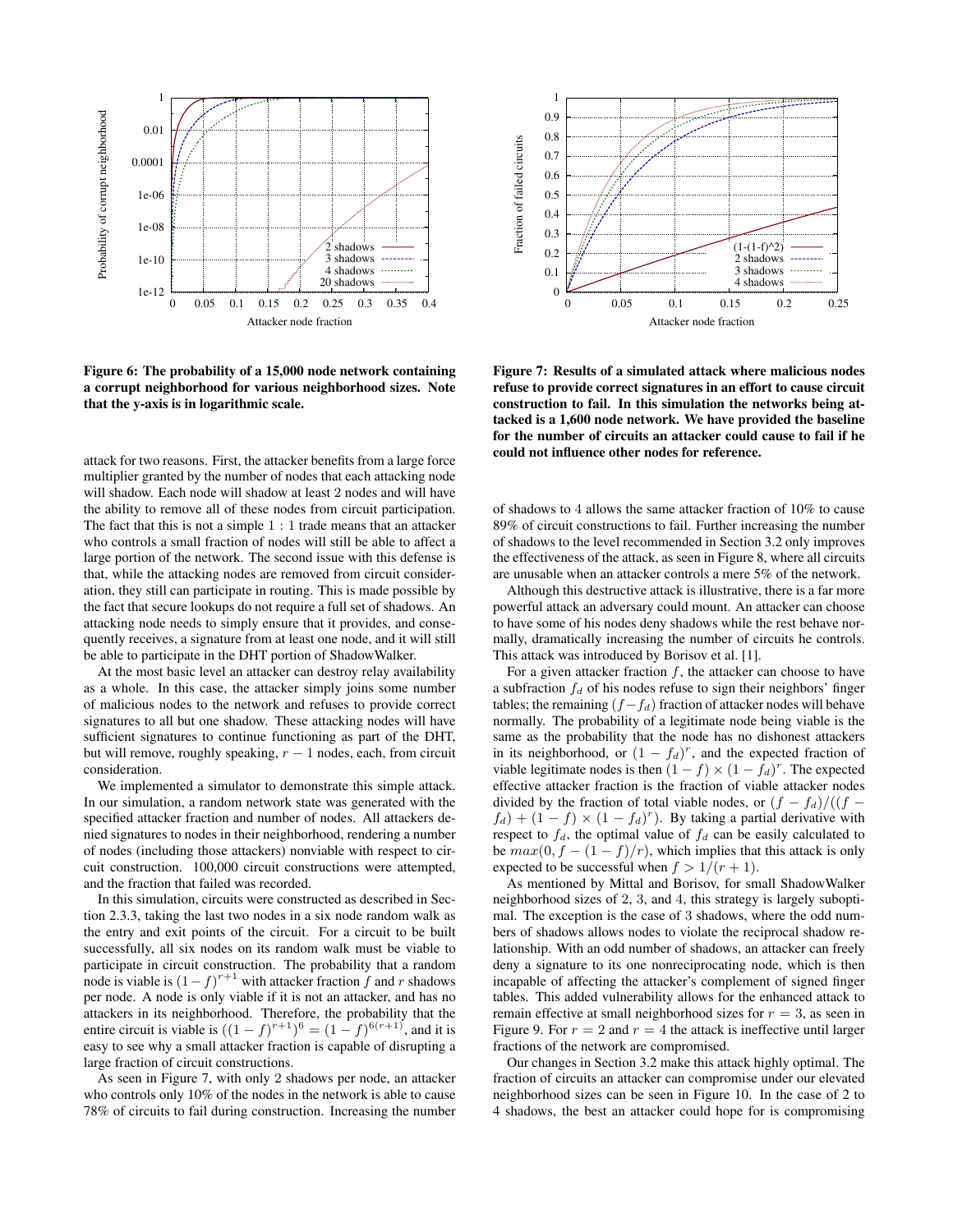

Figure 8: The same attack as Figure 7 but using neighborhood sizes recommended in Section 3.2. The increase in size reduces the requirements for an attacker to compromise circuits.

51% of the circuits when he controls 40% of the network. After increasing the neighborhood size to 20, an attacker needs less than 15% of the network in order to compromise the same 51%. Even worse, if 40 or 60 shadows are used, an attacker with that same 15% of the network will compromise nearly all of the circuits. In fact, with 60 shadows, less than 6% of the network needs to be malicious in order for the attacker to compromise more than half of all circuits.

The key issue allowing the attack to occur is the requirement of 100% consensus between shadows for circuit construction. Our solution is to require a smaller consensus fraction of agreeing nodes. This weakens the selective DoS attack, as it requires the attacker to control a large fraction of the network in order to prevent nodes from functioning. Under a reduced consensus where  $c$  members of the  $(r + 1)$ -node neighborhood (the node and its r shadows) are required to agree, denial is optimal when  $f > (r+1-c)/c$ . However, the reduced consensus allows each attacker  $(r + 1 - c)$  "free" denials of shadows, in that the attacker will remain a viable node. Thus, attackers may elect to eliminate some number of legitimate nodes without reprisal, but the overall effect of the attack is greatly weakened.

#### 4.2 The Solution

We re-ran our simulations using decreased consensus fractions. The results can be seen in Figure 11. In the case of a 50% consensus fraction, an attacker sees very little success using selective DoS. Using higher consensus fractions will still allow an attacker to gain some benefit by selectively denying signatures, though the situation is no worse than base ShadowWalker.

At first glance, it would appear as though we have re-introduced our first failure mode using this fix. It is true that by reducing the consensus fraction needed, an adversary stands a greater chance of acquiring a corrupted neighborhood; however, we can demonstrate that the chance is still low, assuming large neighborhood sizes are used. The chance an attacker has to acquire such a neighborhood after taking reduced consensus fractions into account can be seen in Figure 12.

As should be expected, the higher the consensus fraction, the harder it is for an attacker to obtain a compromised neighborhood. The probability  $P_{NC}$  of neighborhood compromise, with attacker fraction  $f, r$  shadows and a required node consensus of  $c$ , is given



Figure 9: Results of a strategic denial of signature attack in which the attacker attempts to increase the fraction of circuits he controls by reducing the number of honest nodes that can participate in circuits. The attack was run against a network of 1,600 nodes. The baseline of  $f^2$  is provided as a point of reference.

by the cumulative binomial distribution: a neighborhood must have c or more successes out of  $r + 1$  trials, with a probability f of success. The probability that a randomly distributed network of n nodes contains at least one compromised neighborhood is  $(1 (1 - P_{NC})^n$ ). By choosing an appropriate consensus fraction and neighborhood size, the probability of a compromised neighborhood can be reduced such that the network is resistant to a desired attacker fraction.



#### Figure 10: Results of a selective DoS attack launched against networks using expanded neighborhood sizes. The baseline of  $f<sup>2</sup>$  is included as a reference.

For example, consider the requirement that the network is resistant to an attacker fraction of 0.25. One could quickly establish that 60 shadows with a 75% consensus fraction would provide a network that has a less than  $10^{-10}$  chance of having a corrupt neighborhood, while only providing an attacker roughly 2% more circuits via selective DoS. If a network resistant to an attacker fraction of 0.2 is needed then it can be quickly seen that 60 shadows is more than required. A network with 40 shadows and 75% consen-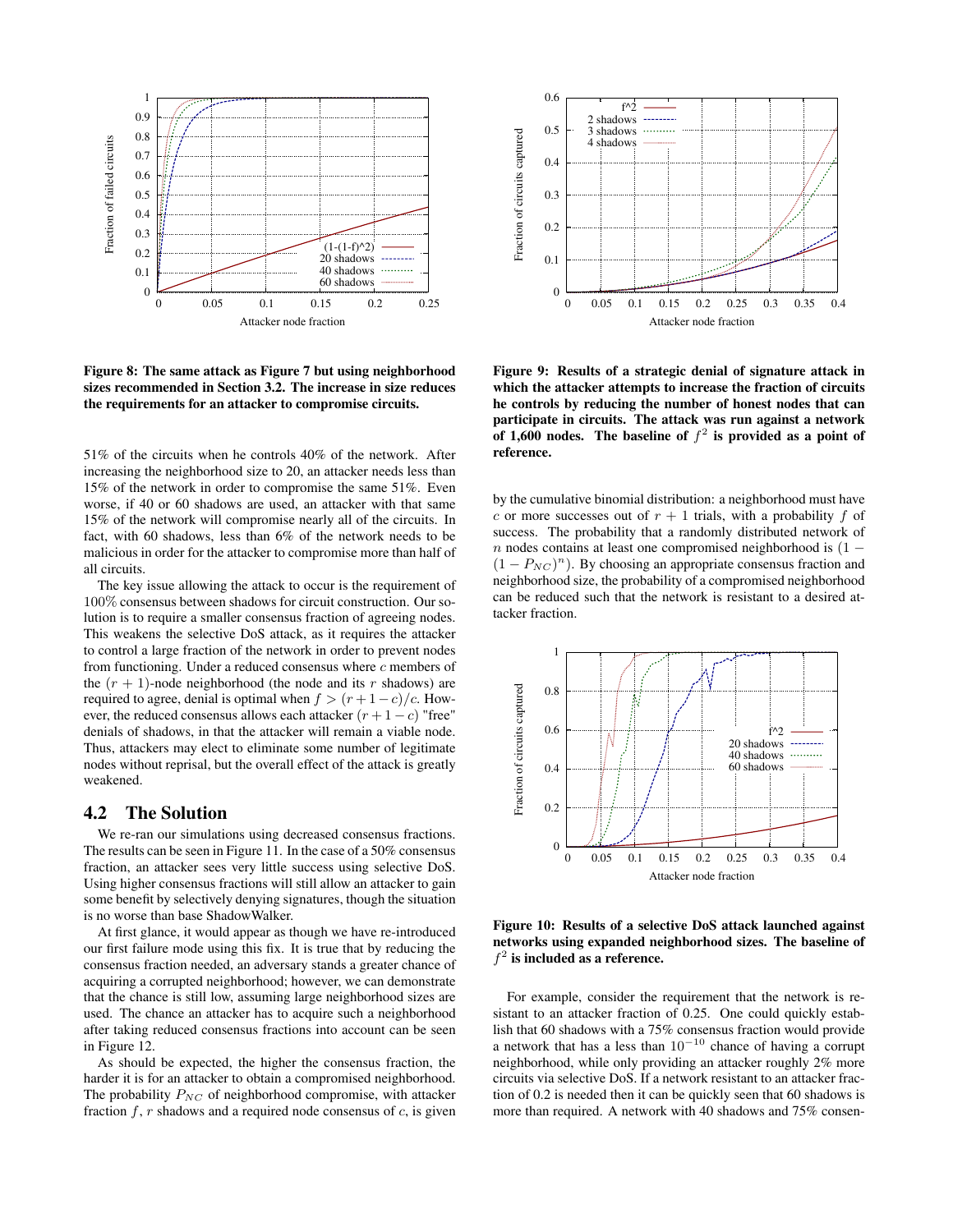

Figure 11: Results of the selective denial of signatures when applied to large neighborhood size networks that use fractional consensus. The network size in this case is 1,600 nodes. Neighborhood sizes are: 20 in Figure 11(a), 40 in Figure 11(b), and 60 in Figure 11(c).



Figure 12: Probability of a corrupt neighborhood existing after relaxing consensus requirements in a 15,000 node network. In Figure 12(a) 20 shadows are used, in Figure 12(b) 40 shadows, and in Figure 12(c) 60 shadows.

sus provides a less than  $10^{-10}$  chance of a corrupt neighborhood and effectively prevents the selective DoS attack.

## 5. IMPLEMENTATION

In an effort to ensure that ShadowWalker could still feasibly run with between 20 and 60 shadows, we implemented ShadowWalker and tested it on PlanetLab. During the course of the implementation and deployment, several interesting lessons were learned about ShadowWalker.

## 5.1 Deployment Lessons

It became clear while running our implementation on PlanetLab that small inconsistencies in network state could present large issues. At very high consensus requirements (90% - 100%), a handful of honest but unstable nodes caused other honest nodes to lack sufficient signatures. In some cases, the network recovered; in other cases, the network was partitioned. When the consensus fractions recommended in Section 4.2 were used, this problem virtually disappeared. The lower consensus requirements allowed ShadowWalker to be more tolerant of malfunctioning nodes, leading to increased network robustness.

Extremely short-lived nodes in large enough numbers still present issues to ShadowWalker, even with reduced consensus fractions. This is a direct result of the network not being able to stabilize fast enough to keep up with churn. In order to minimize this issue we recommend that the full ShadowWalker protocol only be run on relays, which tend to be longer lived when compared to clients. Clients can still perform lookups to build their finger table as they

would normally, but do not announce themselves as valid nodes to the network. They will not appear on any node's finger table, will not be responsible for any IDs, and, consequently will not need shadows to verify their finger table. This dramatically reduces the overhead required to maintain the network.

## 5.2 PlanetLab Deployment

We deployed our functioning prototype over PlanetLab in order to test the performance scaling of different neighborhood sizes. Given the load and temperament of the PlanetLab testbed, it also provided an interesting opportunity to test the robustness of our prototype. We deployed ShadowWalker across 100 relatively wellfunctioning nodes in PlanetLab. Nodes participated in all ShadowWalker behavior: bootstrapping; stabilizing; requesting, and providing signatures; and building circuits. We measured various performance characteristics of the deployed nodes. The length of time it took for a node to request a finger table, receive it, and verify the signatures is show in Figure 13. As neighborhood size increased, so too did the time required to fetch a table, a direct result of the increased table size and number of cryptographic operations needed. In general, 80% or more of tables were fetched and validated within 2 seconds of requesting the table.

Closely related to finger table fetch times is the amount of time it took a node to perform the random walk used to build a circuit. This can be seen in Figure 14: a random walk takes roughly 6 times the amount of time required for a single finger table request. This makes sense, as the random walk is merely 6 finger table requests in succession. The median time required ranged from slightly more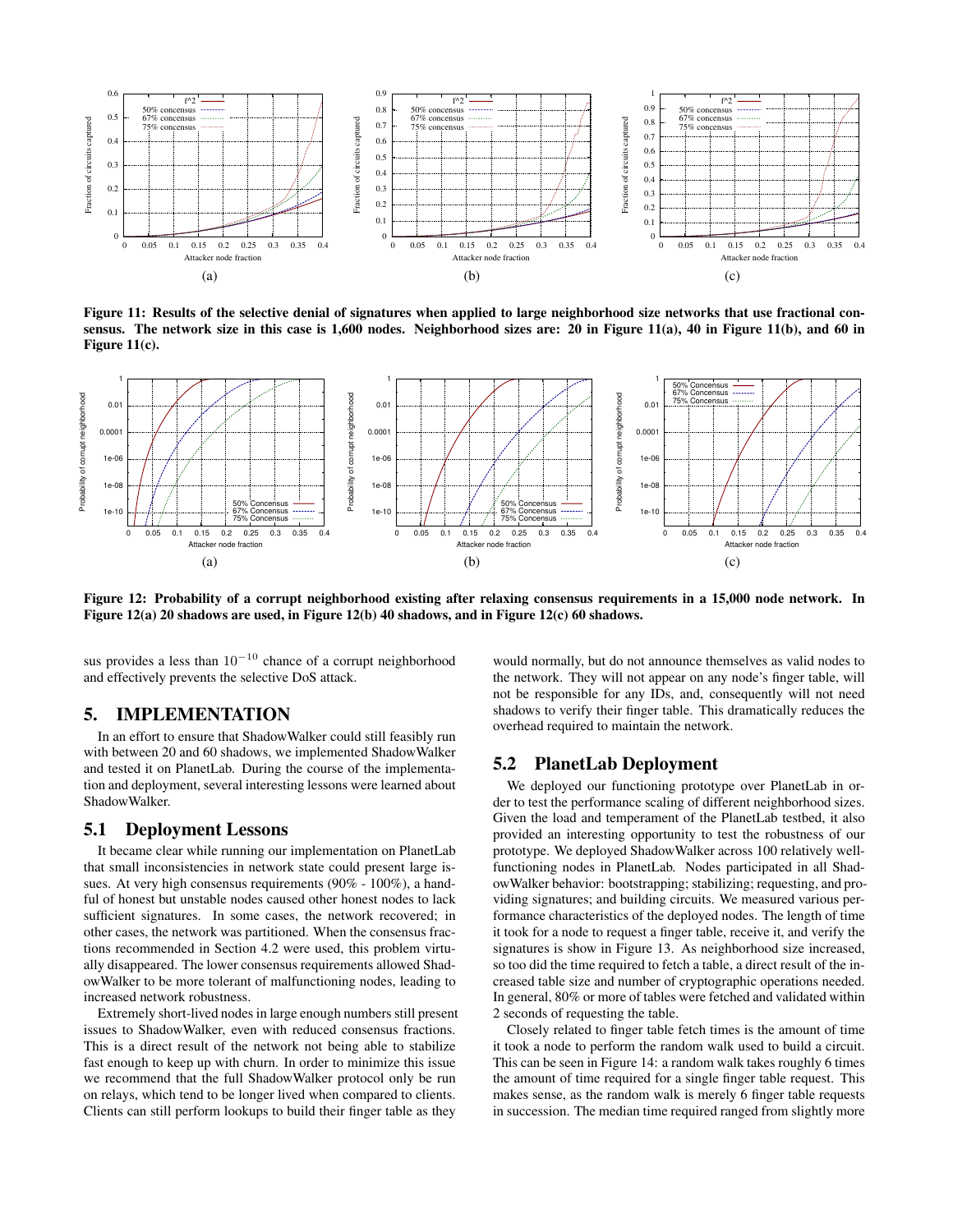than 2 seconds for 20 shadows to roughly 6 seconds for 60 shadows. This compares favorably with the original author's simulated median circuit construction time of 3.8 seconds.

Last, we measured the amount of time nodes took to perform a stabilization; this can be seen in Figure 15. During a stabilization, a node performs lookups for shadows, fingers, and the shadows of fingers. This graph shows the time required for a node to perform these lookups. These lookups can either be for itself or for one of its shadows. A neighborhood size of 20 nodes is noticeably faster than other sizes. On the other hand, 40 and 60 nodes are roughly the same; in some places, the larger neighborhood size is actually faster than the smaller size. This is a direct result of the fact that stabilization tends to be governed by the slowest nodes in the lookup, hence the larger finger table size and cryptographic load are not as noticeable. A stabilization period should be roughly the same length as the largest amount of time a network is willing to allow a node to spend doing stabilization lookups. From the results of Figure 15, we quickly see that Mittal and Borisov's stabilization period of 1 second is not feasible. Instead we recommend a stabilization period of between 30 and 90 seconds, depending on the network latency of nodes comprising the network.

# 6. RELATED WORK

Closely related works have performed a variety of attacks on these systems. For example, Mittal and Borisov [11] studied redundant DHT lookup mechanisms in AP3 [10] and Salsa [13], and showed that these systems offer a tradeoff between resistance to passive and active attacks based on the level of redundancy.

Tran et al. [20] focused on lookup capture and selective DoS attacks against DHT-based anonymous communication systems. Their conclusion was that DHTs are not a very suitable choice for anonymity networks, as there is a mismatch between security requirements for DHT routing and anonymity networks.

The essential basics for our attacks have appeared in prior literature. For example, selective DOS attacks have been described by Borisov et al. [1]. The Eclipse attack was discussed by Singh et al. [18], and the idea of route capture is ubiquitous among anonymity works since at least 2002 [16]. Although our work is based on these papers, the implementations of the attacks themselves are unique to ShadowWalker. This is a result of ShadowWalker's novel topology.

A body of work similar to ShadowWalker exists studying peerto-peer anonymous communication systems. Several schemes have been proposed [21, 10, 14, 9, 16, 15, 6, 13, 22] that relied on distributed hash tables or random walks to provide scalability. Most of these works have been shown vulnerable to the attacks of [1, 11, 20].

## 7. CONCLUSION

In this work, we have investigated how to improve ShadowWalker, a DHT-based anonymity system. We have exposed two weaknesses in ShadowWalker and shown how to correct them. First, we looked at what happens when an adversary violates a key assumption of ShadowWalker: the existence of at least one honest node in each neighborhood. We have shown that an attacker who has fully compromised a neighborhood can capture a majority of circuits constructed in the network. We established that the underlying issue is the ease with which an attacker can acquire such a neighborhood in the original design of ShadowWalker, a direct result of the neighborhood size. We fixed this issue by dramatically increasing neighborhood size, minimizing the chance of an attacker violating this assumption. Second, we examined an attack where an adversary refuses to provide signatures to other nodes, making them un-



Figure 13: Measured time required to fetch and validate a finger table for various neighborhood sizes.



Figure 14: CDF of time required to build a circuit for various large neighborhood sizes as measured during our PlanetLab deployment.



Figure 15: Observed time needed to build a finger table during stabilization for various neighborhood sizes.